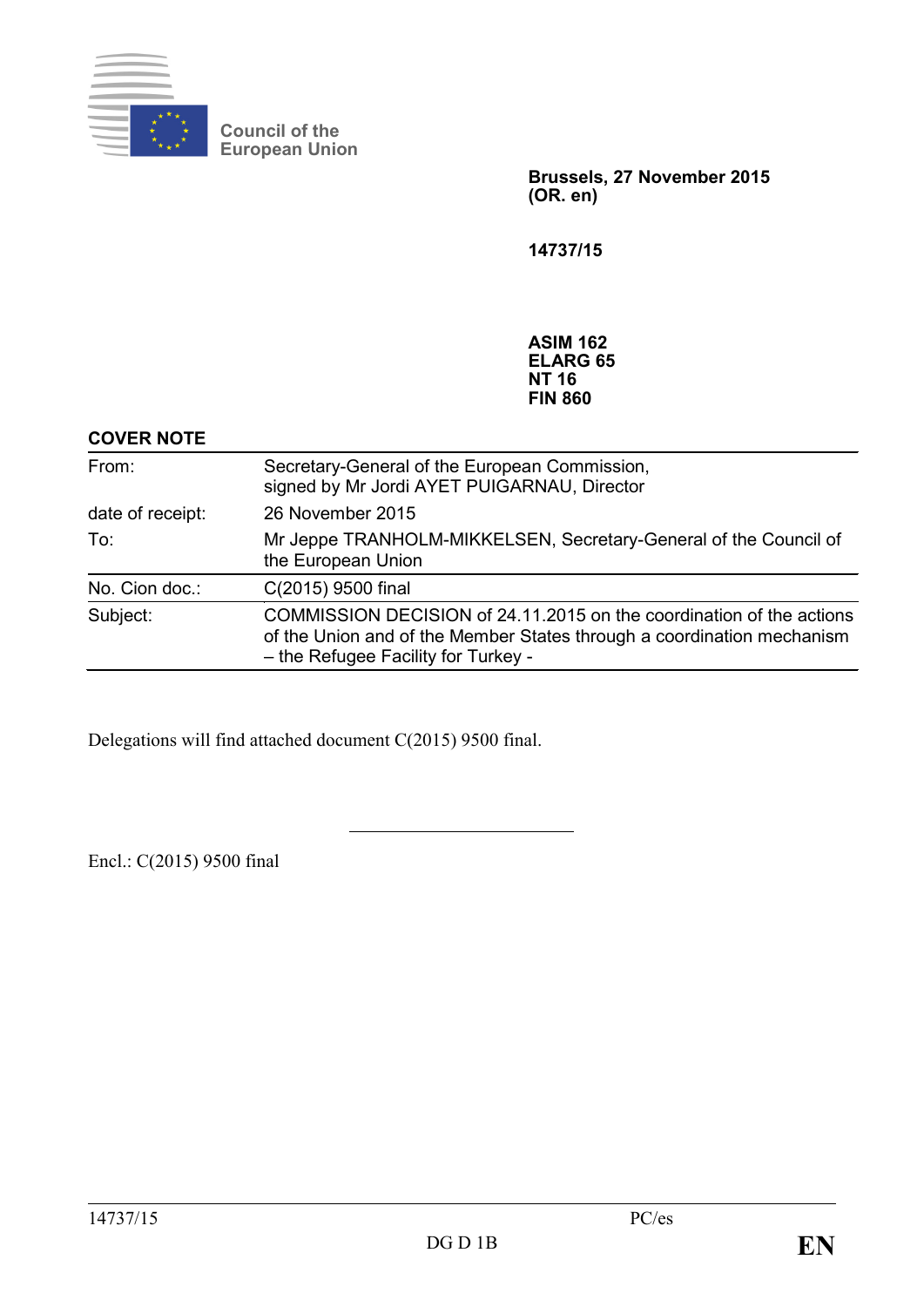

EUROPEAN **COMMISSION** 

> Strasbourg, 24.11.2015 C(2015) 9500 final

# **COMMISSION DECISION**

# **of 24.11.2015**

**on the coordination of the actions of the Union and of the Member States through a coordination mechanism – the Refugee Facility for Turkey -**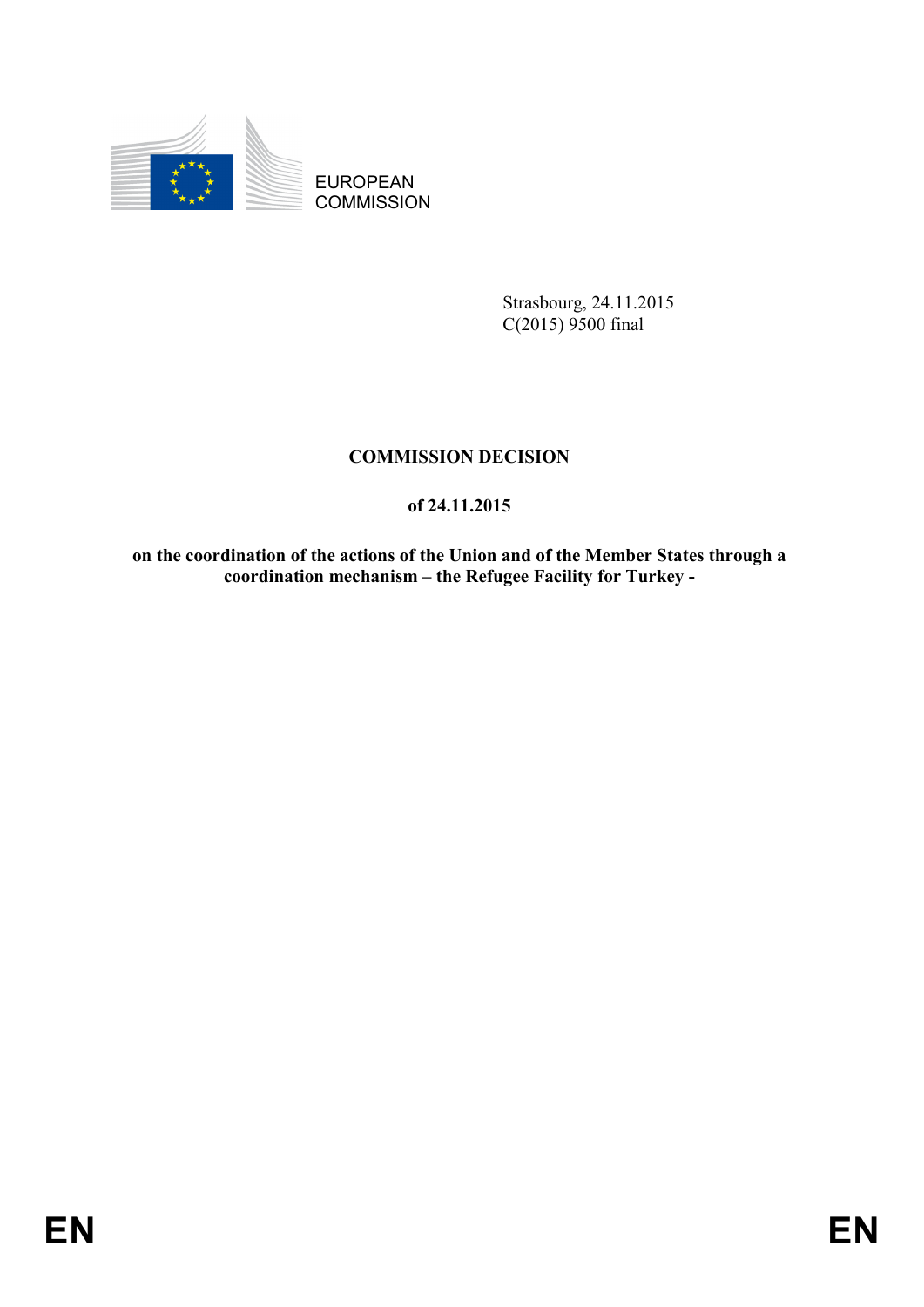# **COMMISSION DECISION**

#### **of 24.11.2015**

#### **on the coordination of the actions of the Union and of the Member States through a coordination mechanism – the Refugee Facility for Turkey -**

#### THE EUROPEAN COMMISSION,

Having regard to the Treaty on the Functioning of the European Union, and in particular its Articles 210 (2) and Article 214 (6),

Whereas:

- (1) The international community faces an unprecedented refugee crisis which requires solidarity, togetherness and efficiency. Challenges are common and responses need to be coordinated.
- (2) Due to its geographical position Turkey is a major first reception and transit country for migrants that will by the end of 2015 be hosting more than 2 million of asylum seekers and refugees, the highest number in the world. Turkey is making commendable efforts to provide massive humanitarian aid and support to an unprecedented and continuously increasing influx of people seeking refuge and has already spent more than EUR 7 billion of its own resources on addressing this crisis.
- (3) Turkey and the EU are determined to confront and surmount the existing challenges in a concerted manner. To this end, a policy document reflecting the understanding between the European Union and the Republic of Turkey to step up their cooperation on support of Syrians under temporary protection and migration management in a coordinated effort to address the crisis (hereinafter: "the EU-Turkey Joint Action Plan"), agreed ad referendum by Turkey on 15 October 2015, aims to address the refugee crisis and migration management. The European Council Conclusions the same day welcomed "*the joint Action Plan with Turkey as a part of a comprehensive cooperation based on shared responsibility, mutual commitments and delivery"* and stated that "*the EU and its Member States stand ready to increase cooperation with Turkey and step up their political and financial engagement substantially within the established framework*";
- (4) As foreseen in the EU-Turkey Joint Action Plan, the EU needs to mobilise substantial new financial resources, in a sustained and responsive manner to assist Turkey in addressing the emerging needs and coping with the challenge represented by the presence of Syrians under temporary protection. The funds should be mobilised in the most flexible and rapid way possible. The identification of the priorities and the areas where they should be allocated should be decided in consultation with the Turkish authorities, except for actions providing immediate humanitarian assistance. Priority will be given to immediate humanitarian, development and other assistance to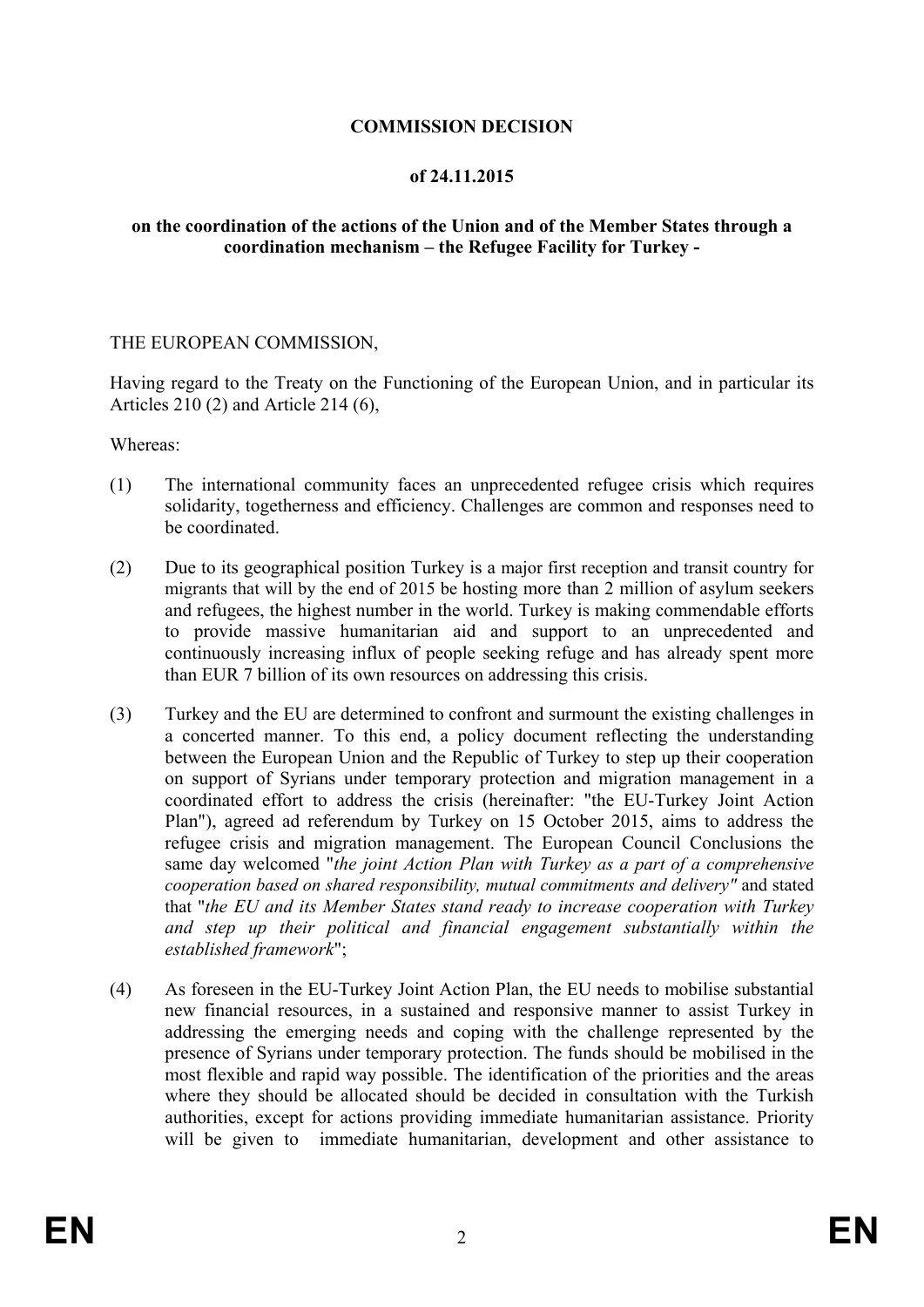refugees and host communities, national and local authorities in managing and addressing the consequences of the inflows of refugees should be provided.

- (5) The European Union and Member States budgets have so far mobilised a total of EUR 3.6 billion since the start of the Syrian conflict (around EUR 1.6 billion from the Union budget and EUR 2.0 billion from Member States), making them the main world donor in addressing the consequences of this crisis. This assistance has allowed for urgent delivery of humanitarian assistance and supported the national and local capacities to deliver services for those affected by the crisis (education, health, basic services such as water and waste management services, support to livelihoods). However, the various European Union instruments and Member States' programmes work in parallel through various bilateral channels (United Nations (UN) agencies, Non-Governmental Organisations, national agencies, host country governments).
- (6) Title III of Part Five of the Treaty on the Functioning of the European Union (TFEU) concerns inter alia development cooperation with third countries and humanitarian aid. The exercise of the Union's competence in these areas does not result in Member States being prevented from exercising their competence, in accordance with Article 4 (4) TFEU.
- (7) Turkey is included in the OECD Development Assistance Committee's list of Official Development Assistance recipient countries as 'upper middle income country'.
- (8) Pursuant to Article 210 (1) TFEU the Union and the Member States shall coordinate their respective policies and shall consult each other. An increased coordination is therefore needed. In accordance with Articles 210 (2) and 214(6) TFEU, the Commission may take any useful initiative to promote coordination between actions of the Union and those of the Member States, in order to enhance the efficiency and complementarity of Union and national aid measures.
- (9) The overall objective of the Turkey Facility is to coordinate and streamline actions financed from the Union's budget and bilateral contributions from Member States in order to enhance the efficiency and complementarity of support provided to refugees and host communities in Turkey.
- (10) EU and Member States assistance shall enable a comprehensive response commensurate to the challenges. This response should contribute to mitigating the consequences of the refugee influx both for the refugees and for Turkey as a host country. It should bring together funds and actions from the EU and its Member States to address the needs in a coordinated and comprehensive manner,
- (11) EU instruments currently used in response to the Syrian crisis, such as the European Neighbourhood Instrument  $(ENI)^1$  $(ENI)^1$ , the Development Cooperation Instrument  $(DCI)^2$  $(DCI)^2$ , the Instrument for Pre-Accession Assistance  $(IPA II)^3$  $(IPA II)^3$ , the Instrument contributing to

<span id="page-3-0"></span><sup>&</sup>lt;sup>1</sup> Regulation (EU) No 232/2014 of the European Parliament and of the Council establishing a European Neighbourhood Instrument, OJ L 77, 15.3.2014, p. 27.

<span id="page-3-1"></span>Regulation (EU) No 233/2014 of the European Parliament and of the Council establishing a financing instrument for development cooperation, OJ L 77, 15.3.2014, p. 44.

<span id="page-3-2"></span> $\frac{1}{3}$  Regulation (EU) No 231/2014 of the European Parliament and of the Council establishing an Instrument for Pre-accession Assistance, OJ L 77, 15.3.2014, p. 11.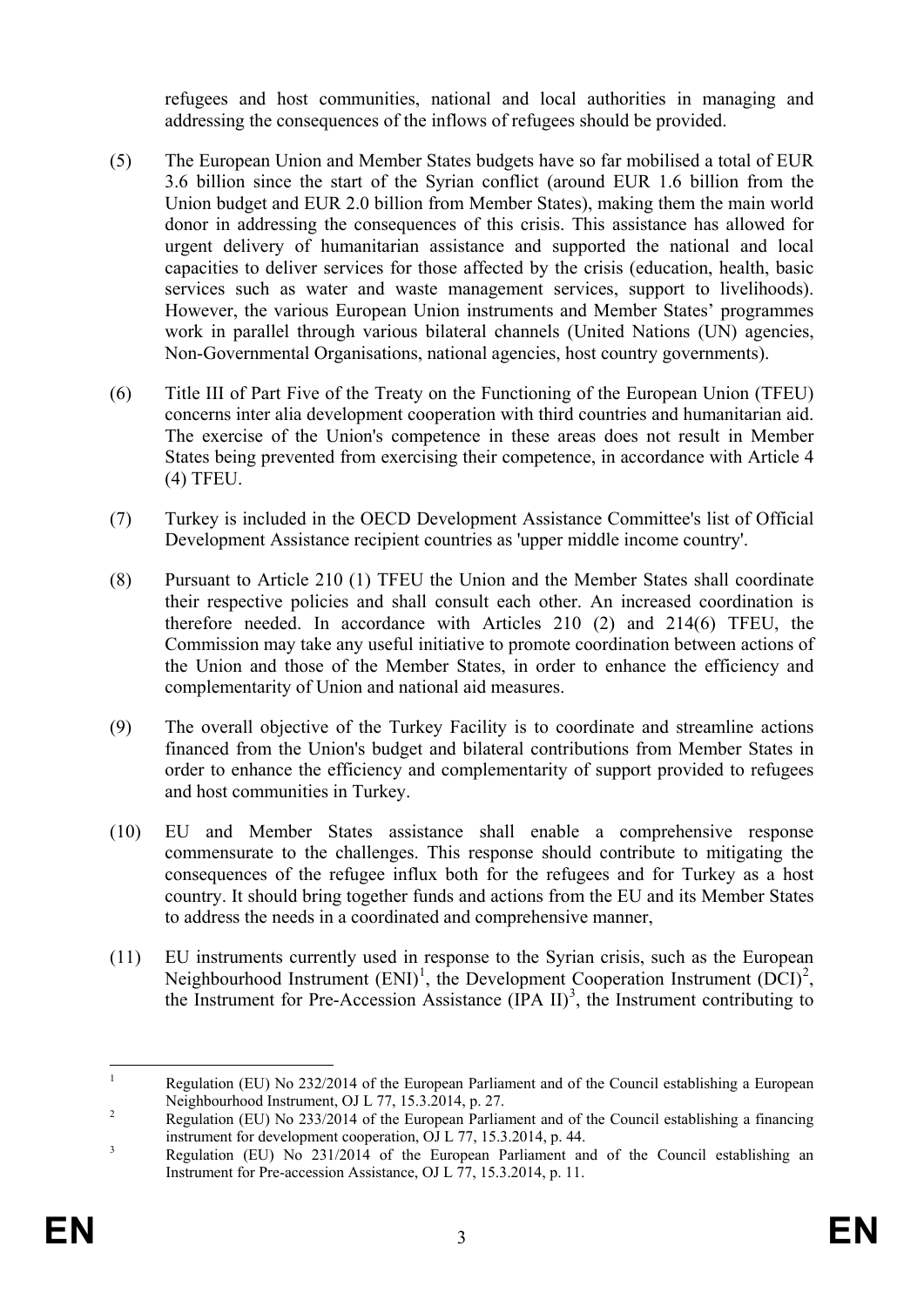Stability and Peace  $(IcSP)^4$  $(IcSP)^4$  and funding under Council Regulation (EC) No 1257/96 concerning humanitarian aid<sup>[5](#page-4-1)</sup> may contribute to the Turkey Facility within the limits laid down in the multi-annual financial framework 2014-2020. Any humanitarian assistance under the Turkey Facility shall be administered and provided in full respect for humanitarian principles and the European Consensus on Humanitarian Aid<sup>[6](#page-4-2)</sup>.

- (12) Actions and measures to be financed by the Union's budget will be implemented in accordance with its financial rules and regulations – which includes both direct and indirect management and Union trust funds as one of the implementing tools foreseen in line with Article 4 of Regulation (EU) No 236/2014 of the European Parliament and of the Council of 11 March 2014 laying down common rules and procedures for the implementation of the Union's instruments for financing external action<sup>[7](#page-4-3)</sup>.
- (13) The Commission acknowledges the expressed intentions of the Member States to contribute EUR 2.500.000.000 out of a total amount of EUR 3.000.000.000. The Commission invites Member States to commit formally their financial share in line with the breakdown described in the Annex which uses the GNI-key.
- (14) The Commission notes that there is currently a "windfall" of "other revenue" and customs duties of EUR 2.300.000.000 in the 2015 EU budget; this revenue comes from a higher level of collected competition fines, revenues from investments and loans granted, penalties, late payment interests and higher than expected customs duties. This amount of EUR 2.300.000.000 is part of draft amending budget 8/2015 recently adopted by the European Parliament and Council. These windfall revenues from the 2015 budget will be deducted from the contributions of the Member States to the EU Budget.
- (15) Financial contributions from Member States should be included into the Union's budget as external assigned revenue in accordance with Article 21 (2) (b) of Regulation (EU, Euratom) No 966/2012 of the European Parliament and of the Council on the financial rules applicable to the general budget of the Union and repealing Council regulation (EC, Euratom) No 1605/2002<sup>[8](#page-4-4)</sup>,

HAS DECIDED AS FOLLOWS:

# **Article 1 – Establishment of the Refugee Facility for Turkey**

This Decision establishes a coordination mechanism - the Refugee Facility for Turkey ("the Facility") - to assist Turkey in addressing the immediate humanitarian and development needs of the refugees and their host communities, national and local authorities in managing and addressing the consequences of the inflow of refugees.

<span id="page-4-0"></span> <sup>4</sup> Regulation (EU) No 230/2014 of the European Parliament and of the Council establishing an instrument contributing to stability and peace, OJ L 77, 15.3.2014, p. 1.<br>
5 OJ L163, 2.7.1996, p. 1.<br>
<sup>6</sup> Joint Statement by the Council and the Representatives of the Governments of the Member States

<span id="page-4-2"></span><span id="page-4-1"></span>meeting within the Council, the European Parliament and the European Commission ' The European Consensus on Humanitarian Aid', OJ C25, 30.1.2008, p. 1

<span id="page-4-3"></span> $\frac{7}{8}$  OJ L 77, 15.3.2014, p. 95.<br>OJ L 298, 26.10.2012, p. 1.

<span id="page-4-4"></span>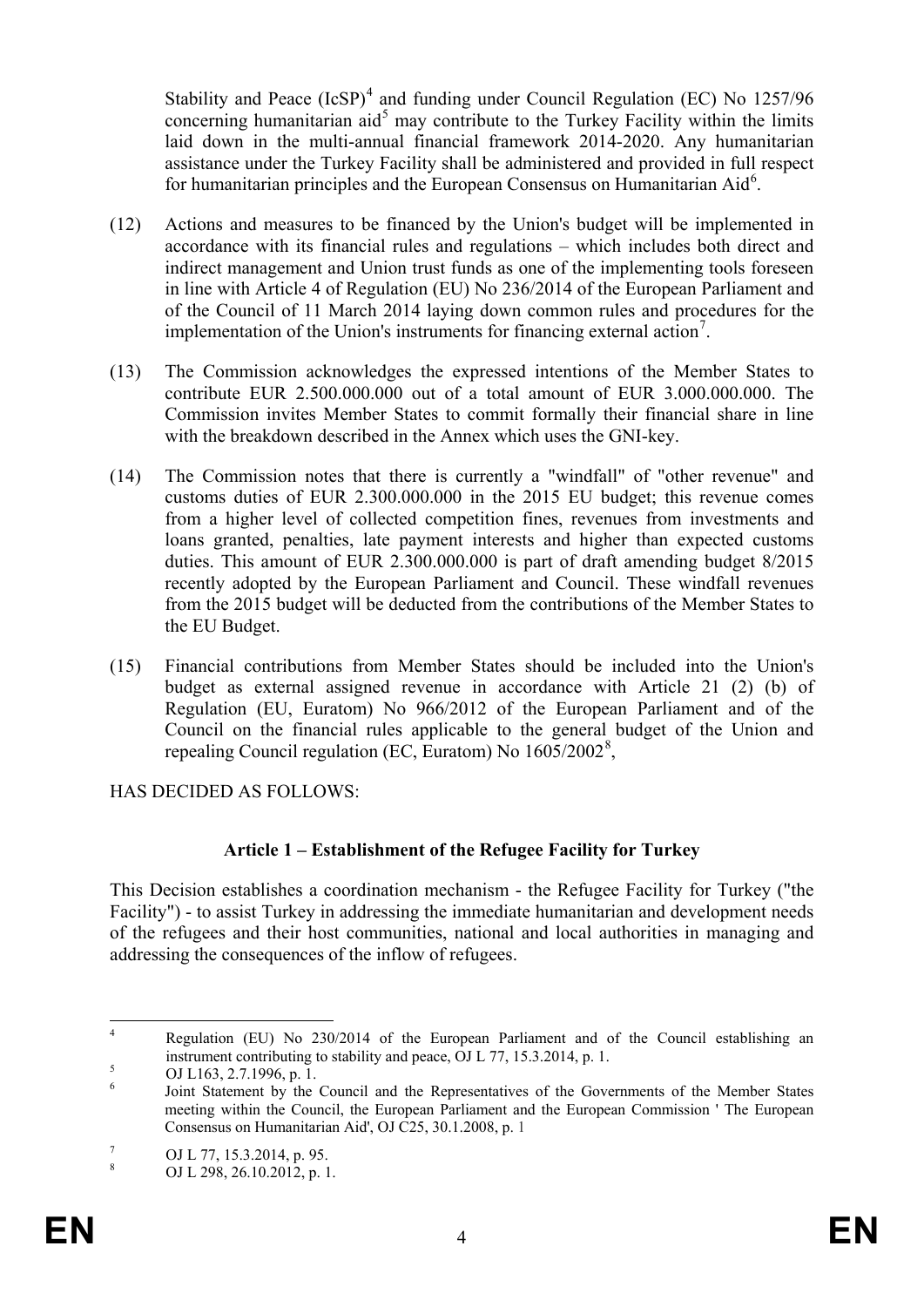# **Article 2 – Objectives of the Facility**

- 1. The Facility aims at coordinating and streamlining actions financed from the Union's budget and bilateral contributions from Member States.
- 2. Its specific objective is to enhance the efficiency and complementarity of support provided to refugees and host communities in Turkey.
- 3. The Commission shall ensure that all actions undertaken under the Union's external financing instruments as well as individual measures by Member States are complementary to those coordinated under the Facility.

#### **Article 3 - Scope and form of support**

1. The Commission shall co-ordinate the Union and Member States' actions by setting priorities and by coordinating the allocation of resources.

It will do so in accordance with the mechanism set out in Article 5 of the present **Decision** 

- 2.. Through the Facility the provision of humanitarian, development and other assistance to refugees and host communities, national and local authorities in managing and addressing the consequences of the inflows of refugees will be coordinated.
- 3. The assistance may take the form of grants, except if the nature of the project to be financed requires another form of support, in line with Article 4 of Regulation (EU) No 236/2014.
- 4. The Commission shall ensure that equality between men and women and the integration of the gender perspective are taken into account and promoted during the various stages of the implementation of the Facility.

The Commission shall take appropriate steps to prevent any discrimination based on sex, racial or ethnic origin, religion or belief, disability, age or sexual orientation in obtaining access to the projects supported by the Facility.

# **Article 4** – **Coordination of resources under the Facility**

1. The Facility shall coordinate an amount of EUR 3.000.000.000.

# *EU budget*

2. EUR 500.000.000 out of the overall amount shall be financed from the EU budget, subject to subsequent individual financing decisions in accordance with Article 84 (2) of Regulation (EU, Euratom) No 966/2012 and in accordance with its financial rules and the requirements of the respective basic act.

#### *Member States contributions*

3. On the basis of their pledged financial contributions, Member States shall provide an amount of EUR 2.500.000.000, in accordance with the breakdown set out in the Annex to the present Decision.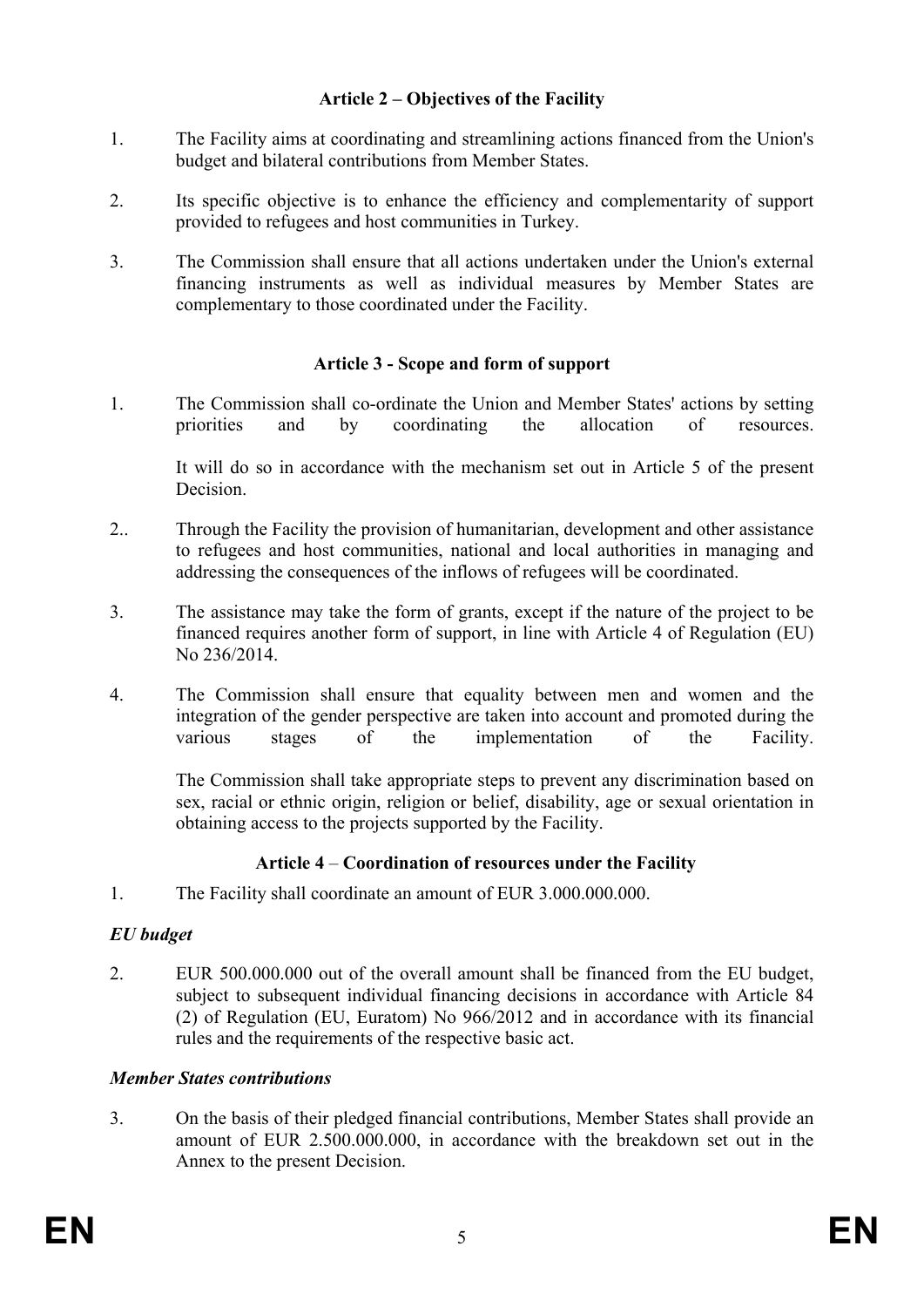#### **Article 5 – Steering committee**

1. The steering committee of the Facility shall provide strategic guidance on the coordination of the assistance to be delivered.

It shall also permanently monitor the implementation of the Facility.

The steering committee shall be composed of two representatives of the Commission and one representative of each Member State.

Turkey shall be member of the steering committee in an advisory capacity, so as to ensure full coordination of the actions on the ground, except for actions providing immediate humanitarian assistance.

The Commission shall chair the steering committee.

It shall be ensured that Member States and the Commission representatives in the Committee are not in a situation of conflict of interests, as defined by Regulation (EU, Euratom) No 966/2012.

- 2. The Commission shall retain the responsibility for the final decision on the setting of priorities, on the identification of actions and on the allocation of funds, while seeking to reach a consensus whenever possible.
- 3. Upon proposal by the Commission, the steering committee shall draw up and adopt its rules of procedure within two months of the date of adoption of this Decision.
- 4. The secretariat of the facility shall be provided by the Commission.

# **Article 6 – Implementation modalities**

- 1. The Commission shall select and coordinate the implementation of the relevant actions, in particular through ex-ante screening of proposed actions.
- 2. Priority will be given to actions providing immediate humanitarian, development and other assistance to refugees and host communities, national and local authorities in managing and addressing the consequences of the inflows of refugees.

The Turkish authorities shall be consulted in respect to all actions other than those providing immediate humanitarian assistance.

The Commission shall have regular meetings with the Member States competent authorities and the appropriate authorities in Turkey.

# *EU budget*

3. Actions and measures to be financed by the Union's budget will be implemented in accordance with its financial rules and the requirements of the respective basic act.

# *Member States contributions*